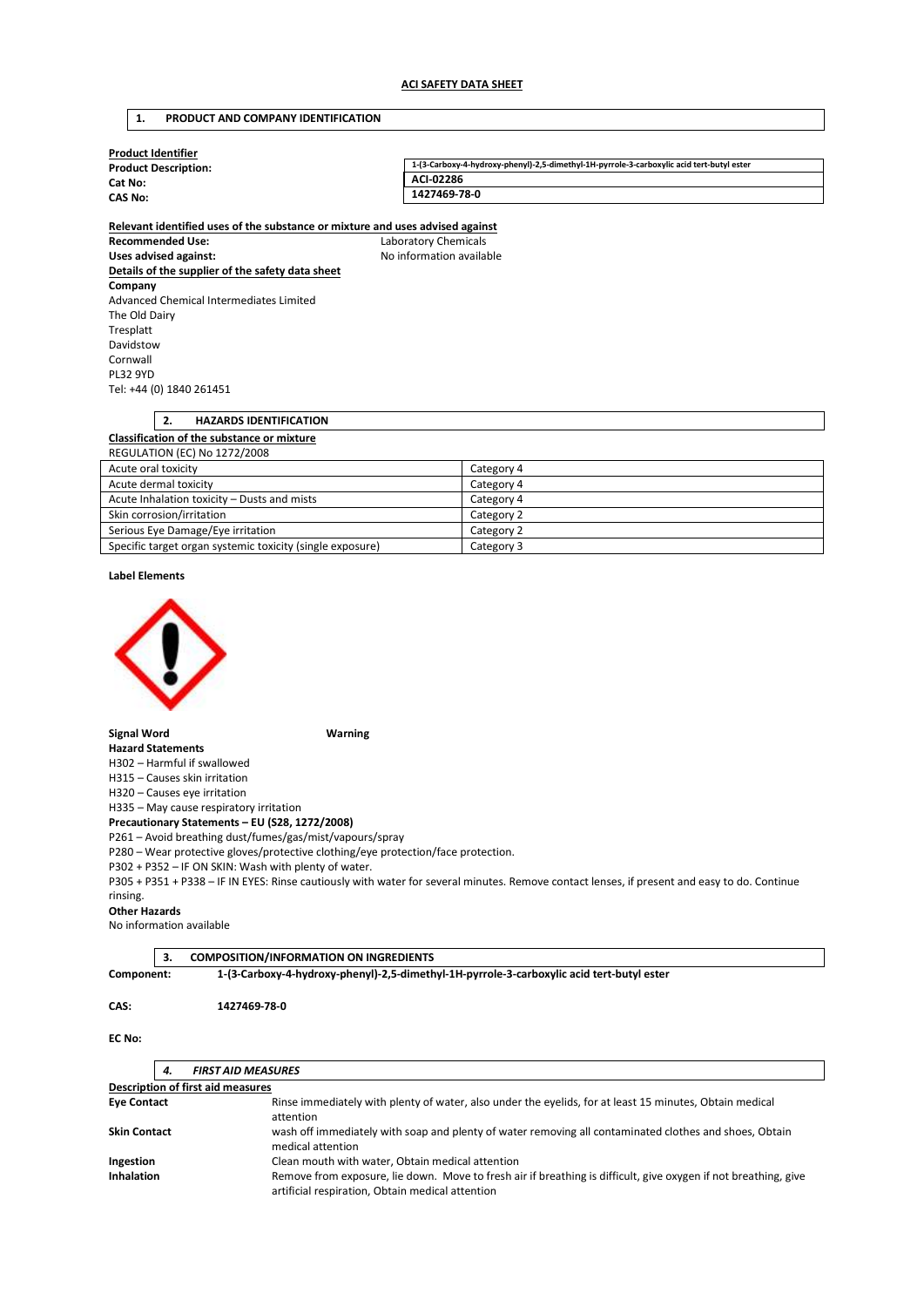# **5. FIRE-FIGHTING MEASURES**

## **Extinguishing media**

**Suitable Extinguishing Media** 

Water spray Carbon dioxide (CO2) Dry chemical foam

**Extinguishing media which must not be used for safety reasons** 

No information available

**Special hazards arising from the substance or mixture** 

Thermal decomposition can lead to release of irritating gases and vapours

# **Advice for fire-fighters**

As in any fire, wear self-contained breathing apparatus pressure-demand, MSHA/NIOSH (approved or equivalent) and full protective gear.

| 6.<br><b>ACCIDENTAL RELEASE MEASURES</b>                                      |                                                                                                                                             |
|-------------------------------------------------------------------------------|---------------------------------------------------------------------------------------------------------------------------------------------|
| Personal precautions, protective equipment and emergency procedures           |                                                                                                                                             |
| Ensure adequate ventilation                                                   |                                                                                                                                             |
| <b>Environmental precautions</b>                                              |                                                                                                                                             |
| Prevent further leakage or spillage if safe to do so                          |                                                                                                                                             |
| Methods and material for containment and cleaning up                          |                                                                                                                                             |
|                                                                               | Sweep up or spillage and collect in suitable container for disposal. Use suitable absorbent if required. Do not let this chemical enter the |
| environment                                                                   |                                                                                                                                             |
|                                                                               |                                                                                                                                             |
| <b>HANDLING AND STORAGE</b><br>7.                                             |                                                                                                                                             |
| <b>Precautions for Safe Handling</b>                                          |                                                                                                                                             |
|                                                                               | Avoid contact with skin and eyes. Do not breath dust. Do not breath vapours or spray mist. Do not ingest                                    |
| Conditions for Safe Storage, including any incompatibilities                  |                                                                                                                                             |
| Keep in a dry, cool and well-ventilated place. Keep container tightly closed. |                                                                                                                                             |
| <b>EXPOSURE CONTROLS/PERSONAL PROTECTION</b><br>8.                            |                                                                                                                                             |
| <b>Control Parameters</b>                                                     |                                                                                                                                             |
| <b>Exposure limits</b><br>Not applicable                                      |                                                                                                                                             |
| Derived No Effect Level (DNEL)                                                | No information available                                                                                                                    |
| <b>Predicted No Effect Concentration</b>                                      | No information available                                                                                                                    |
| (PNEC)                                                                        |                                                                                                                                             |
|                                                                               |                                                                                                                                             |
| <b>Exposure Controls</b>                                                      |                                                                                                                                             |
| <b>Engineering Measures</b>                                                   | Ensure adequate ventilation, especially in confined areas. Ensure that eyewash stations                                                     |
|                                                                               | and safety showers are close to workstation location.                                                                                       |
| <b>Personal Protective Equipment</b>                                          |                                                                                                                                             |
| Eye protection<br>1.                                                          | Goggles                                                                                                                                     |
| <b>Hand protection</b><br>2.                                                  | Protective gloves                                                                                                                           |
| Skin and body protection<br>3.                                                | Wear appropriate protective gloves and clothing to prevent skin exposure                                                                    |
| <b>Respiratory protection</b><br>4.                                           | Follow the OSHA respirator regulations found in 29 CFR 1910.134 OR European Standard                                                        |
|                                                                               | EN 149. Use a NIOSH/MSHA or European Standard EN 149 approved respirator                                                                    |
|                                                                               | if exposure limits are exceeded or if irritation or other symptoms are experienced.                                                         |
| <b>Hygiene Measures</b>                                                       | Handle in accordance with good industrial hygiene practice                                                                                  |
| <b>Environmental Exposure Controls</b>                                        | No information available                                                                                                                    |
|                                                                               |                                                                                                                                             |

| <b>Physical State</b>      | Solid      |
|----------------------------|------------|
| Appearance                 | Pale brown |
| <b>Boiling Point/Range</b> |            |
| <b>Melting Point/Range</b> |            |
| <b>Flash Point</b>         |            |
| <b>Molecular Formula</b>   | C18H21NO5  |
| <b>Molecular Weight</b>    | 331.37     |
|                            |            |

# **10. STABILITY AND REACTIVITY**

**9. PHYSICAL AND CHEMICAL PROPERTIES** 

**Reactivity Chemical Stability**  Stable under normal conditions **Possibility of Hazardous Reactions**  Hazardous Polymerization and the Society of the No information available<br>Hazardous Reactions available No information available No information available **Conditions to Avoid**  Incompatible products. Heat. **Incompatible Materials**  Acids, bases, strong oxidizing agents, strong reducing agents, **Hazardous Decomposition Products**  In combustion emits toxic fumes.